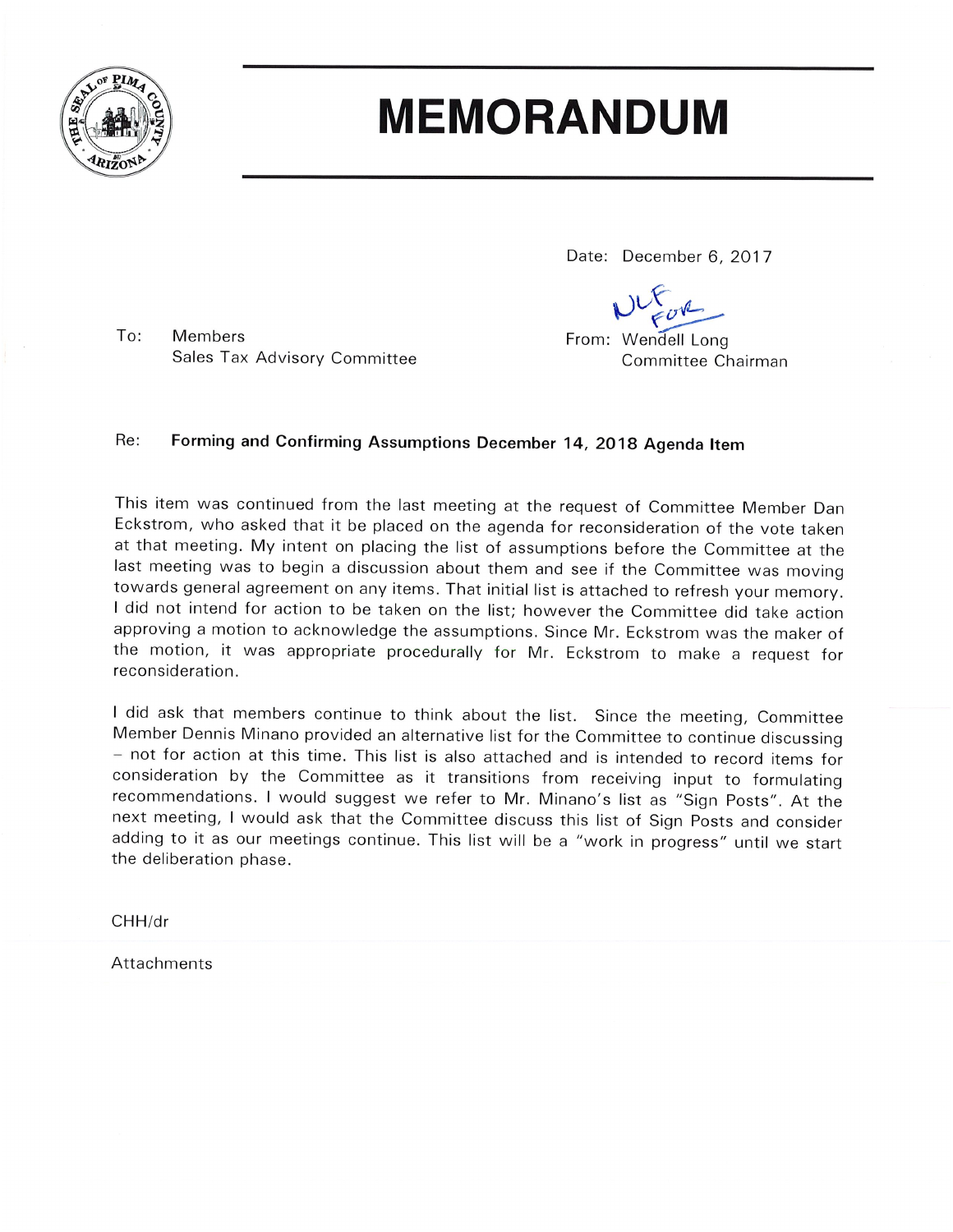## Forming and Confirming Assumptions

Do we all agree that:

- 1. The majority of the roads in Pima County are in poor shape?
- 2. Fixing the roads in Pima County is a priority?
- 3. Fixing the roads (although a priority) may not be the # 1 priority in Pima County?
- 4. Poor roads are hurting the economy?
- 5. We are concerned with the impact an increase sales tax would have on low-income and elderly residents?
- 6. It is essential to our process to seek as much input from diverse sources as practical?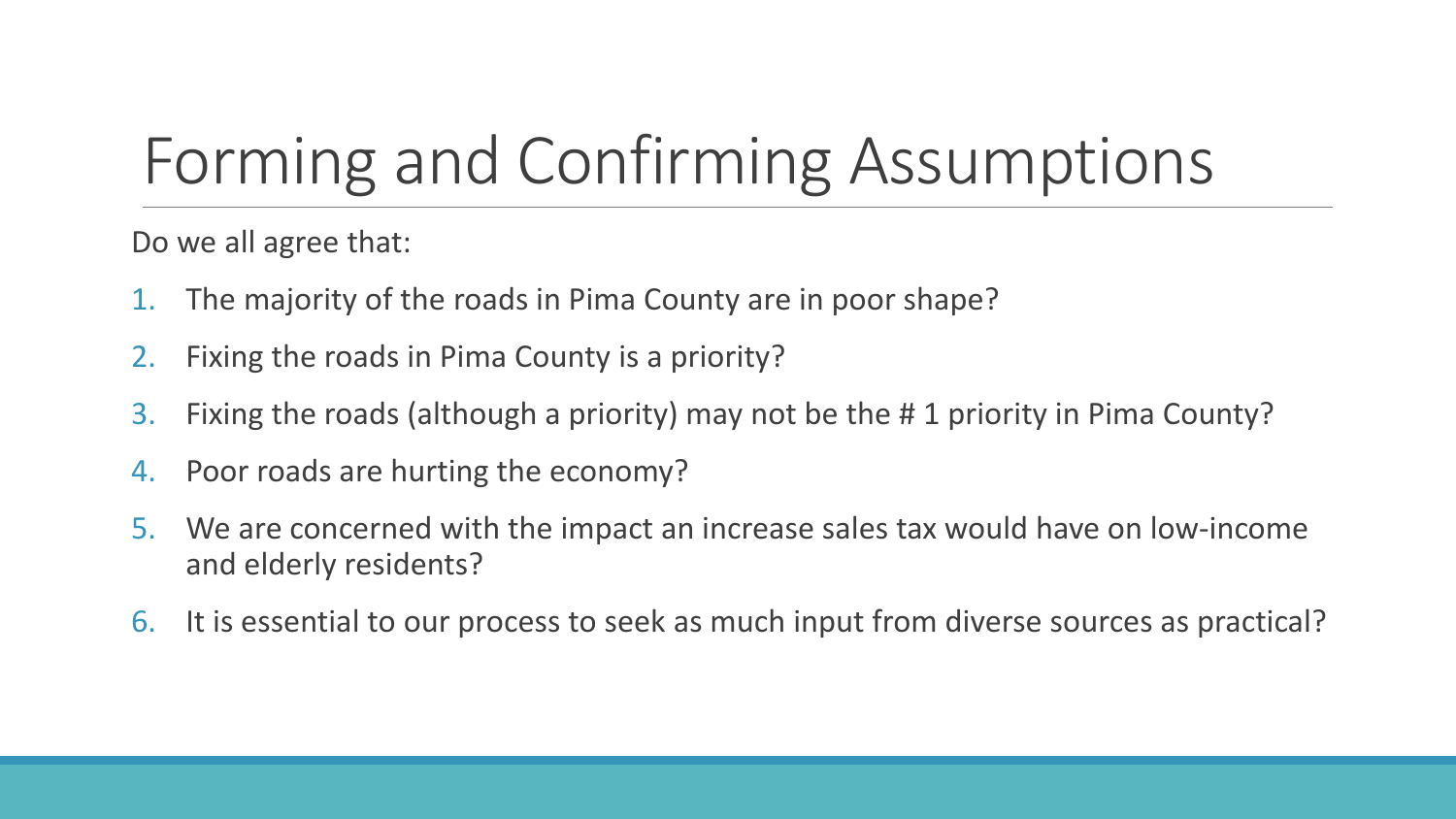## Sign Posts (Issues considered by the Committee) Draft for discussion only

- 1. THERE IS UNANIMITY THAT THE ROADS IN PIMA COUNTY ARE IN POOR CONDITION.
- 2. RESIDENTS THROUGH SURVEYS AND COMMENTS IN PUBLIC SESSIONS HAVE URGED THAT THE ROAD CONDITIONS BE ADDRESSED WITH SPECIFICITY, AND IN A LIMITED TIME PERIOD.
- 3. COUNTY OFFICIALS AND ELECTED REPRESENTATIVES OF THE COUNTY, OVER YEARS, HAVE EXAMINED MULTIPLE NON SALES TAX OPTIONS TO SECURE THE FUNDING NECESSARY TO REPAIR THE ROADS, HOWEVER, NO ACCEPTABLE MECHANISM HAS BEEN AGREED UPON TO DATE.
- 4. THE ROADS WHICH REQUIRE REPAIR HAVE BEEN IDENTIFIED.
- 5. A PRIORITY ASSESSMENT PROCESS AS TO WHICH ROADS TO REPAIR HAS BEEN ESTABLISHED BY A COMMUNITY BASED TRANSPORTATION ADVISORY COMMITTEE CONSISTING OF MEMBERS APPOINTED BY THE BOARD OF SUPERVISORS. IN ADDITION THIS GROUP HAS REPORTED THAT THERE IS URGENCY TO ACT.
- 6. THE DOLLARS NEEDED TO REPAIR THE ROADS TO A FAIR CONDITION HAS BEEN CONFIRMED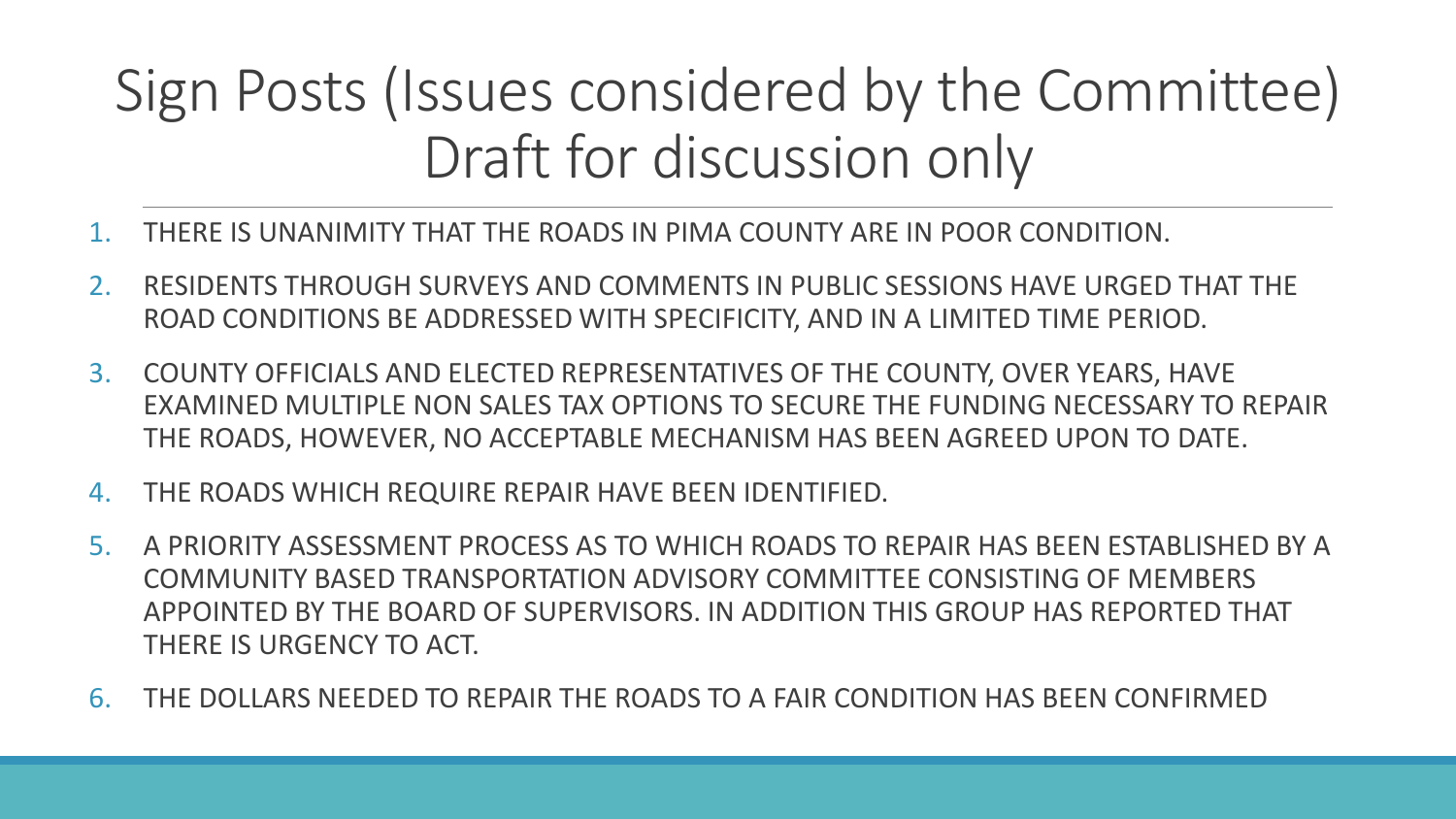# Sign Posts (continued)

- 7. MULTIPLE ENTITIES HAVE CONCLUDED THAT EVEN WITH THE COUNTY'S RECENT ACTION ON A PROPERTY TAX THERE WILL CONTINUE TO BE INSUFFICIENT FUNDS AVAILABLE FOR THE FORESEEABLE FUTURE TO ACHIEVE REPAIR THAT WILL SOLVE PIMA RESIDENTS CALL FOR ACTION
- 8. AN INDEPENDENT EVALUATION BY PAG HAS CONFIRMED THE SCOPE OF THE PROBLEM, THE USE AND AVAILABILITY OF FUNDS AND ALL POSSIBLE OPTIONS TO SECURE ADDITIONAL NECESSARY FUNDING
- 9. IT IS CLEAR THAT FUNDING SUPPORT FROM STATE OR FEDERAL LEGISLATORS IS EXTREMELY REMOTE IN THE NEAR TERM NOR CAN BE ASSUMED IN THE LONG TERM
- 10. THE ESTABLISHMENT OF THIS COMMITTEE BY THE BOARD OF SUPERVISORS AND A PROPOSAL BY A COUNTY SUPERVISOR AND COUNTY ADMINISTRATION LEADERSHIP AND STAFF SUPPORT FOR THE WORK OF THE COMMITTEE DEMONSTRATES A COMMITMENT TO TAKE ACTION ON THE RECOMMENDATION OF THE COMMITTEE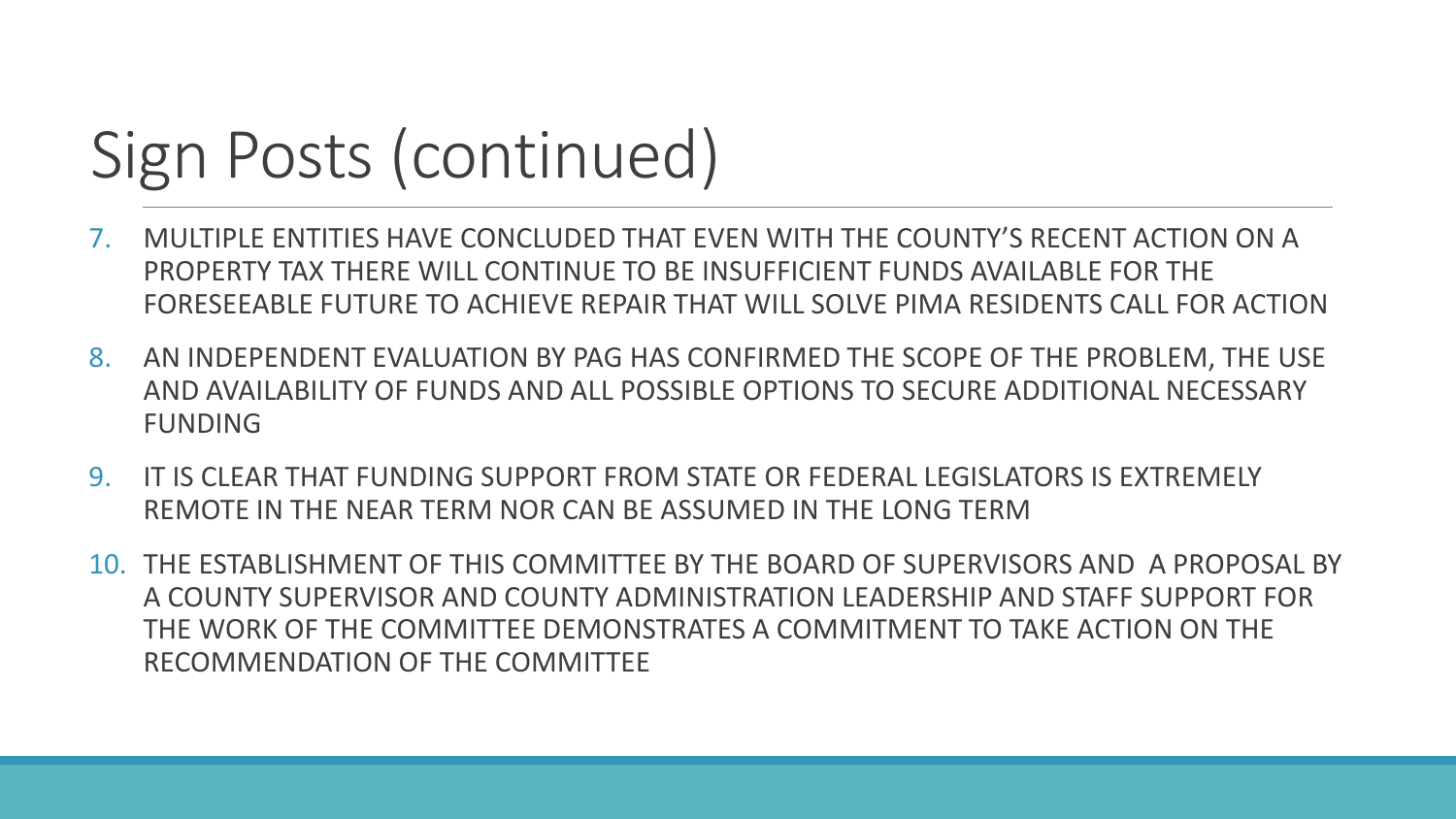## Sign Posts (continued)

- 11. CURRENT ANALYSIS INDICATES THAT IF A SALES TAX PROPOSAL PASSES AND DEPENDING ON THE FINAL STRUCTURE; IT CAN RESOLVE THE ROAD REPAIR FUNDING DILEMMA NOW AND IN THE FUTURE. ALSO VARIOUS IMPLEMENTATION SCENARIOS HAVE THE POSITIVE ASPECT OF REDUCING AND/OR LEVELING PROPERTY TAXES FOR COUNTY RESIDENTS.
- 12. MUNICIPALITIES ACROSS THE COUNTRY ARE ALSO CHALLENGED BY THIS ISSUE AND ARE SEEKING TO FIND A SOLUTION THAT FITS THEIR NEEDS.